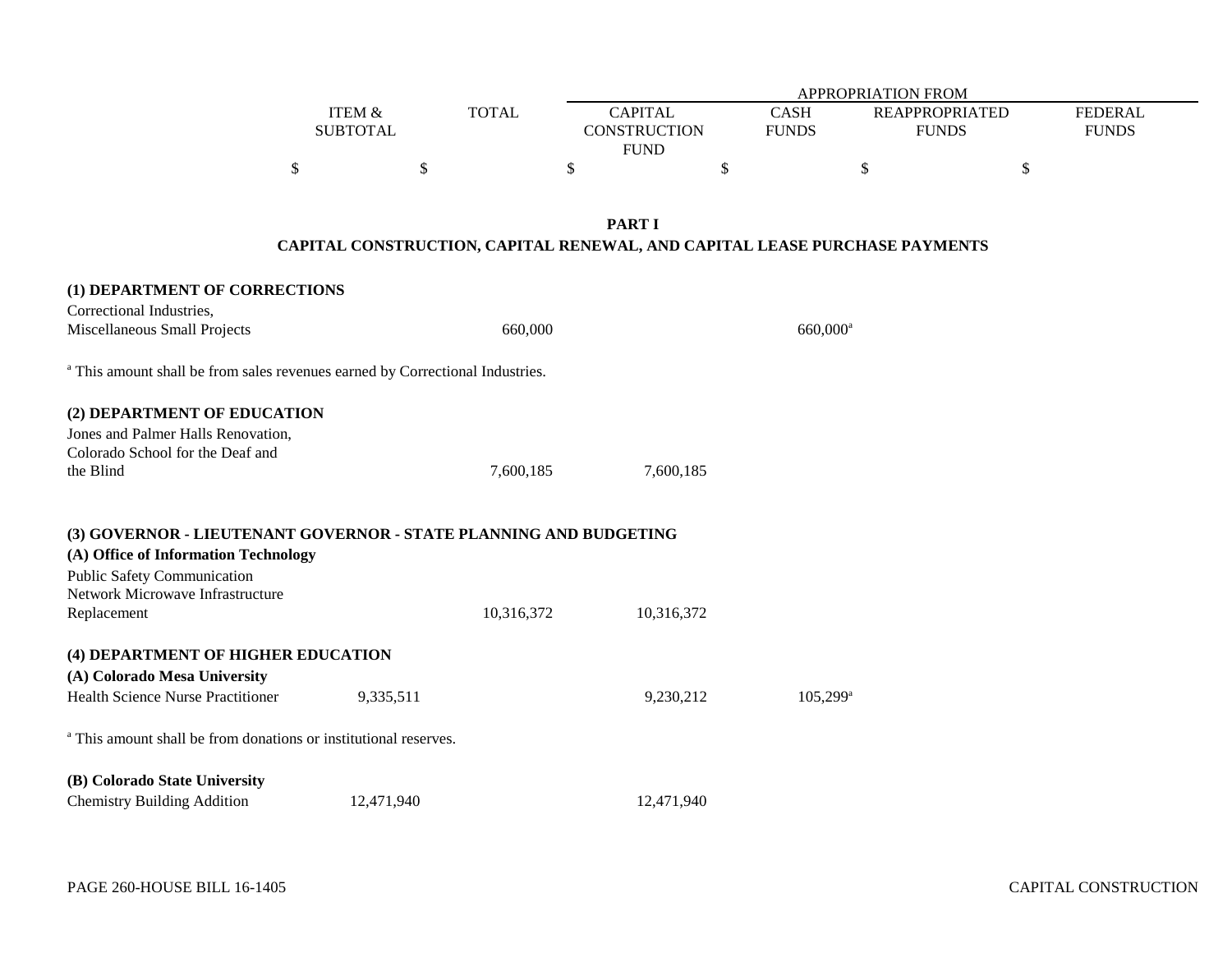|                                                                                                                                                                                                                                                                                                                                                                                                                                                          |                                      |                                 |              | <b>APPROPRIATION FROM</b>                            |    |                                        |                                       |                                |  |  |
|----------------------------------------------------------------------------------------------------------------------------------------------------------------------------------------------------------------------------------------------------------------------------------------------------------------------------------------------------------------------------------------------------------------------------------------------------------|--------------------------------------|---------------------------------|--------------|------------------------------------------------------|----|----------------------------------------|---------------------------------------|--------------------------------|--|--|
|                                                                                                                                                                                                                                                                                                                                                                                                                                                          | <b>ITEM &amp;</b><br><b>SUBTOTAL</b> |                                 | <b>TOTAL</b> | <b>CAPITAL</b><br><b>CONSTRUCTION</b><br><b>FUND</b> |    | <b>CASH</b><br><b>FUNDS</b>            | <b>REAPPROPRIATED</b><br><b>FUNDS</b> | <b>FEDERAL</b><br><b>FUNDS</b> |  |  |
|                                                                                                                                                                                                                                                                                                                                                                                                                                                          | \$                                   | \$                              |              | \$                                                   | \$ |                                        | \$                                    | \$                             |  |  |
| (C) History Colorado<br>Georgetown Loop Business<br><b>Capitalization Program</b><br><b>Regional Museum Preservation</b><br>Projects                                                                                                                                                                                                                                                                                                                     |                                      | 400,000<br>700,000<br>1,100,000 |              | 300,000                                              |    | $100,000^{\rm a}$<br>$700,000^{\rm b}$ |                                       |                                |  |  |
| <sup>a</sup> This amount shall be from railroad operations and gifts, grants, and donations.<br><sup>b</sup> Of this amount, \$600,000 shall be from limited gaming revenues deposited in the State Historical Fund created in Section 9 (5) (b) (II) of Article XVIII of the State Constitution, to<br>be used pursuant to Section 12-47.1-1201, C.R.S., and \$100,000 shall be from revenue earned from the operation of the Georgetown Loop Railroad. |                                      |                                 |              |                                                      |    |                                        |                                       |                                |  |  |
| (D) Metropolitan State University of Denver<br>Aerospace Engineering Sciences                                                                                                                                                                                                                                                                                                                                                                            |                                      | 23,595,840                      |              |                                                      |    | 23,595,840 <sup>a</sup>                |                                       |                                |  |  |
| <sup>a</sup> This amount shall be from bonds to be repaid from an existing student facility fee and gifts, grants, and donations.                                                                                                                                                                                                                                                                                                                        |                                      |                                 |              |                                                      |    |                                        |                                       |                                |  |  |
| (E) Pueblo Community College<br>Davis Academic Building<br>Renovation (Capital Renewal)                                                                                                                                                                                                                                                                                                                                                                  |                                      | 5,807,143                       |              | 5,807,143                                            |    |                                        |                                       |                                |  |  |
| (F) University of Northern Colorado<br>Campus Commons                                                                                                                                                                                                                                                                                                                                                                                                    |                                      | 29,502,929                      |              | 15,000,000                                           |    | 14,502,929 <sup>a</sup>                |                                       |                                |  |  |
| <sup>a</sup> This amount shall be from donations and bonds to be repaid from an existing student fee.                                                                                                                                                                                                                                                                                                                                                    |                                      |                                 |              |                                                      |    |                                        |                                       |                                |  |  |
|                                                                                                                                                                                                                                                                                                                                                                                                                                                          |                                      |                                 | 81,813,363   |                                                      |    |                                        |                                       |                                |  |  |
| (5) DEPARTMENT OF HUMAN SERVICES<br>Behavioral Health Services, Mental<br>Health Institutes, Suicide Risk<br>Mitigation                                                                                                                                                                                                                                                                                                                                  |                                      | 1,867,586                       |              | 1,867,586                                            |    |                                        |                                       |                                |  |  |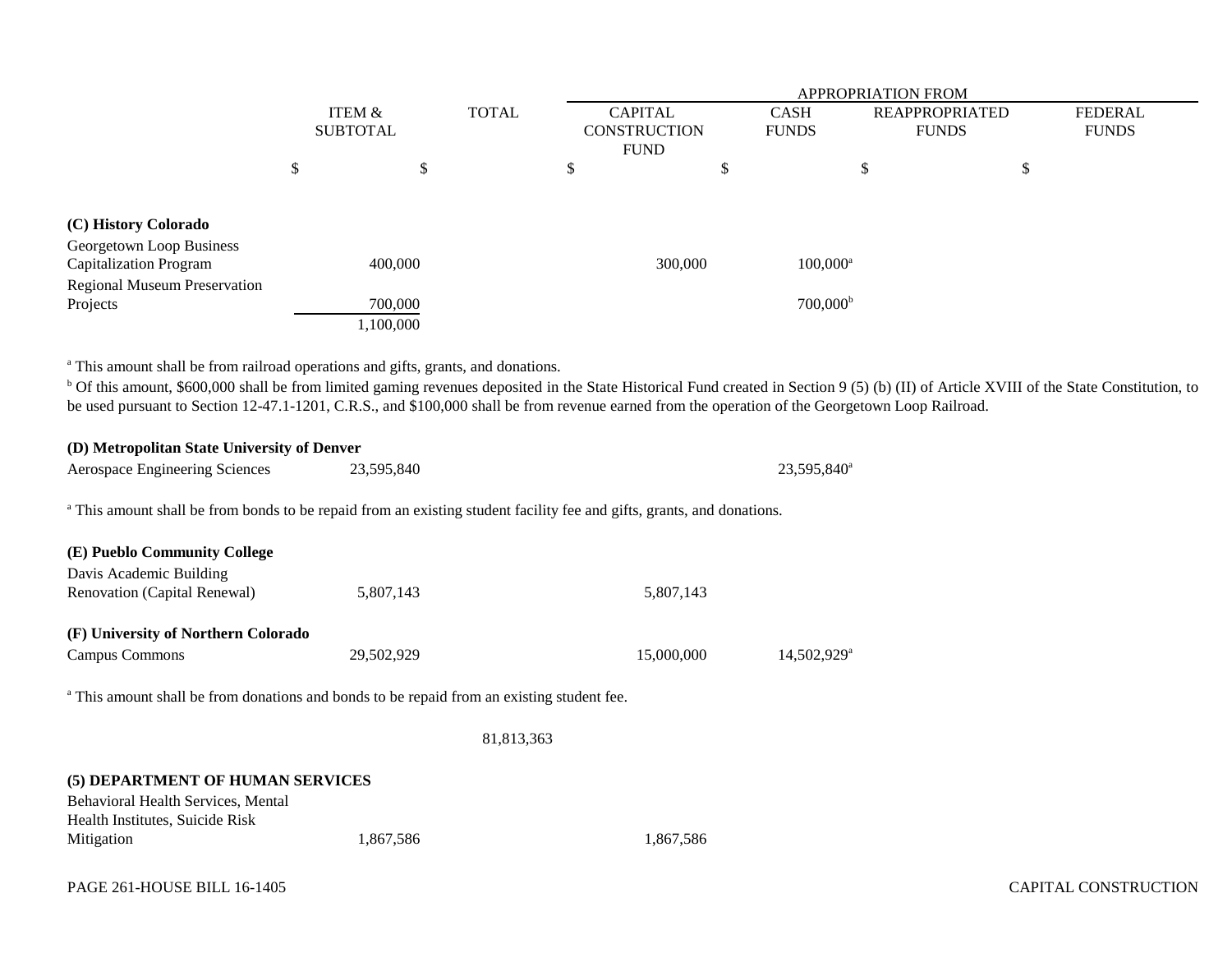|                                                                          |                                      |              | <b>APPROPRIATION FROM</b>             |                             |                      |                                       |                                |  |  |
|--------------------------------------------------------------------------|--------------------------------------|--------------|---------------------------------------|-----------------------------|----------------------|---------------------------------------|--------------------------------|--|--|
|                                                                          | <b>ITEM &amp;</b><br><b>SUBTOTAL</b> | <b>TOTAL</b> | <b>CAPITAL</b><br><b>CONSTRUCTION</b> | <b>CASH</b><br><b>FUNDS</b> |                      | <b>REAPPROPRIATED</b><br><b>FUNDS</b> | <b>FEDERAL</b><br><b>FUNDS</b> |  |  |
|                                                                          |                                      |              | <b>FUND</b>                           |                             |                      |                                       |                                |  |  |
| \$                                                                       |                                      | \$           | \$                                    | \$                          | \$                   |                                       | \$                             |  |  |
| Division of Youth Corrections,                                           |                                      |              |                                       |                             |                      |                                       |                                |  |  |
| Facility Refurbishment for Safety,<br>Risk Mitigation, and Modernization | 3,689,500                            |              | 3,689,500                             |                             |                      |                                       |                                |  |  |
| Colorado Veterans Community<br>Living Centers, Resident Safety and       |                                      |              |                                       |                             |                      |                                       |                                |  |  |
| Accessibility Improvements                                               | 2,278,060                            |              | 2,278,060                             |                             |                      |                                       |                                |  |  |
| Division of Youth Corrections,<br><b>Adams County Youth Services</b>     |                                      |              |                                       |                             |                      |                                       |                                |  |  |
| <b>Center Replacement</b>                                                | 3,000,000                            |              | 3,000,000                             |                             |                      |                                       |                                |  |  |
| <b>Regional Center Capital</b>                                           |                                      |              |                                       |                             |                      |                                       |                                |  |  |
| Improvements                                                             | 979,884                              |              |                                       |                             | 979,884 <sup>a</sup> |                                       |                                |  |  |
|                                                                          |                                      | 11,815,030   |                                       |                             |                      |                                       |                                |  |  |

<sup>a</sup> This amount shall be from the Regional Center Depreciation Account within the Capital Construction Fund created in Section 24-75-302 (3.8) (a), C.R.S.

## **(6) DEPARTMENT OF NATURAL RESOURCES**

| (A) Division of Parks and Wildlife - Capital Construction and Controlled Maintenance |            |                         |            |
|--------------------------------------------------------------------------------------|------------|-------------------------|------------|
| Park Infrastructure and Facilities                                                   | 19.837.320 | 19,435,684 <sup>a</sup> | 401,636(I) |
| Land and Water Acquisitions, State                                                   |            |                         |            |
| Parks                                                                                | 950,000    | 950,000 <sup>a</sup>    |            |
| Land and Water Acquisitions,                                                         |            |                         |            |
| Wildlife Areas                                                                       | 9.300.000  | $9,300,000^{\rm b}$     |            |
| Infrastructure and Real Property                                                     |            |                         |            |
| Maintenance, Wildlife Areas                                                          | 3,799,502  | $3,799,502^{\circ}$     |            |
| <b>Chatfield Reservoir Reallocation</b>                                              |            |                         |            |
| <b>Project Mitigation</b>                                                            | 6,504,850  | $6,504,850^{\circ}$     |            |
|                                                                                      |            | 40,391,672              |            |

<sup>a</sup> Of these amounts, it is estimated that \$12,684,400 shall be from grants from the Great Outdoors Colorado Board, established in Section 1 of Article XXVII of the State Constitution, \$7,401,284(I) shall be from Lottery proceeds, pursuant to Section 3 of Article XXVII of the State Constitution, and \$300,000 shall be from the Highway Users Tax Fund created in Section 43-4-201 (1) (a), C.R.S., pursuant to Section 33-10-111 (4), C.R.S. Lottery proceeds are based on estimates and are shown for informational purposes only.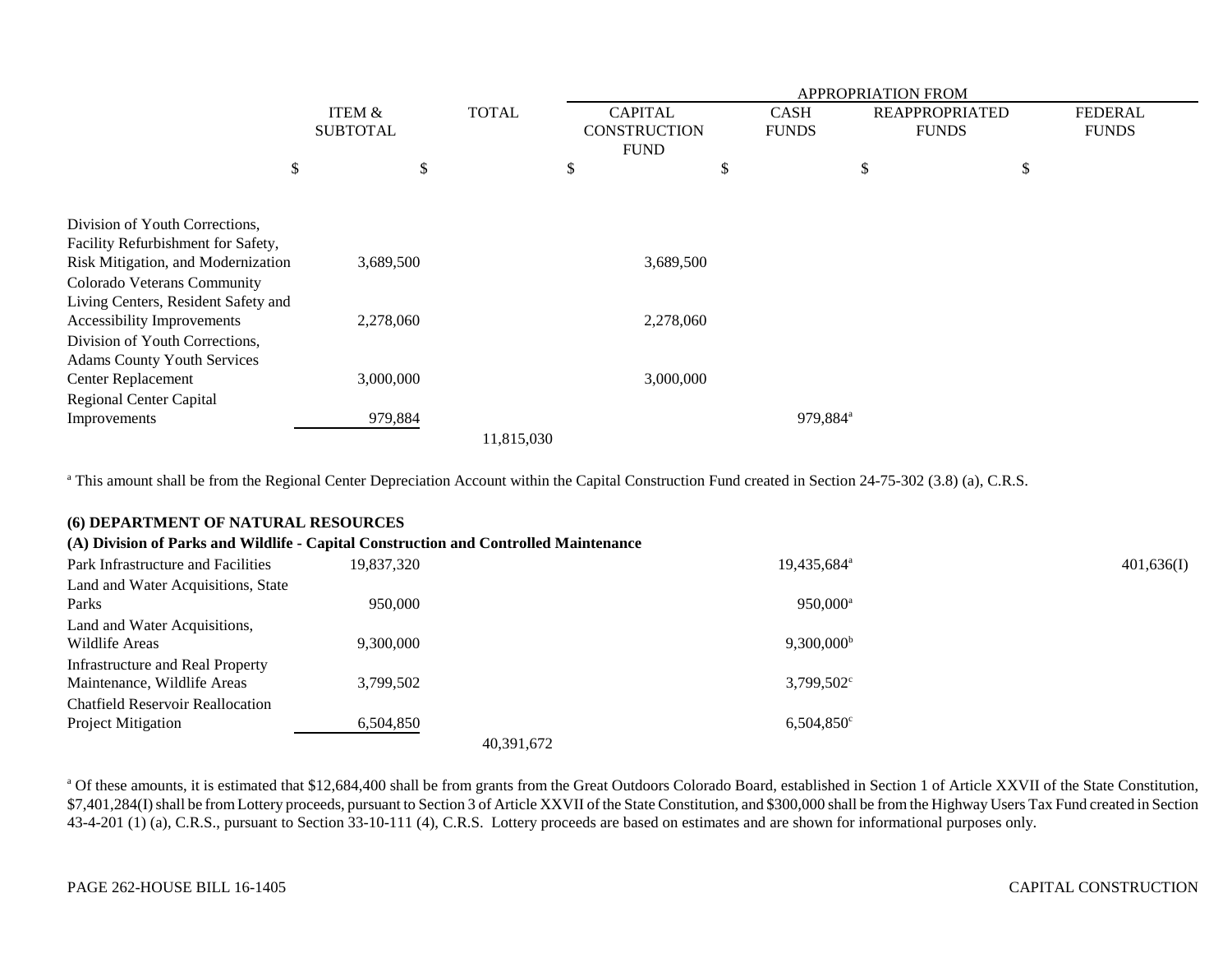|                                                                                                                                                                                                     |                   |               | <b>APPROPRIATION FROM</b> |               |    |                       |                |  |  |  |
|-----------------------------------------------------------------------------------------------------------------------------------------------------------------------------------------------------|-------------------|---------------|---------------------------|---------------|----|-----------------------|----------------|--|--|--|
|                                                                                                                                                                                                     | <b>ITEM &amp;</b> | <b>TOTAL</b>  | <b>CAPITAL</b>            | <b>CASH</b>   |    | <b>REAPPROPRIATED</b> | <b>FEDERAL</b> |  |  |  |
|                                                                                                                                                                                                     | <b>SUBTOTAL</b>   |               | <b>CONSTRUCTION</b>       | <b>FUNDS</b>  |    | <b>FUNDS</b>          | <b>FUNDS</b>   |  |  |  |
|                                                                                                                                                                                                     |                   |               | <b>FUND</b>               |               |    |                       |                |  |  |  |
|                                                                                                                                                                                                     | \$                | \$            | \$                        | \$            | \$ | \$                    |                |  |  |  |
|                                                                                                                                                                                                     |                   |               |                           |               |    |                       |                |  |  |  |
| <sup>b</sup> Of this amount, it is estimated that \$5,500,000 shall be from the Wildlife Cash Fund created in Section 33-1-112 (1) (a), C.R.S., and \$3,800,000 shall be from grants from the Great |                   |               |                           |               |    |                       |                |  |  |  |
| Outdoors Colorado Board, established in Section 1 of Article XXVII of the State Constitution.                                                                                                       |                   |               |                           |               |    |                       |                |  |  |  |
| $\textdegree$ These amounts shall be from the Wildlife Cash Fund created in Section 33-1-112 (1) (a), C.R.S.                                                                                        |                   |               |                           |               |    |                       |                |  |  |  |
|                                                                                                                                                                                                     |                   |               |                           |               |    |                       |                |  |  |  |
| (7) DEPARTMENT OF PERSONNEL                                                                                                                                                                         |                   |               |                           |               |    |                       |                |  |  |  |
| Replace/Restore Roof, State Capitol                                                                                                                                                                 |                   |               |                           |               |    |                       |                |  |  |  |
| <b>Building</b>                                                                                                                                                                                     | 5,684,248         |               | 5,684,248                 |               |    |                       |                |  |  |  |
| Colorado State Capitol House and                                                                                                                                                                    |                   |               |                           |               |    |                       |                |  |  |  |
| <b>Senate Chamber Renovations</b>                                                                                                                                                                   | 2,425,000         |               | 1,000,000                 | $1,425,000^a$ |    |                       |                |  |  |  |
|                                                                                                                                                                                                     |                   | 8,109,248     |                           |               |    |                       |                |  |  |  |
|                                                                                                                                                                                                     |                   |               |                           |               |    |                       |                |  |  |  |
| <sup>a</sup> This amount shall be from the Legislative Department Cash Fund created in Section 2-2-1601 (1) (a), C.R.S.                                                                             |                   |               |                           |               |    |                       |                |  |  |  |
|                                                                                                                                                                                                     |                   |               |                           |               |    |                       |                |  |  |  |
| (8) DEPARTMENT OF PUBLIC SAFETY                                                                                                                                                                     |                   |               |                           |               |    |                       |                |  |  |  |
| Loma Eastbound Port of Entry                                                                                                                                                                        |                   |               |                           |               |    |                       |                |  |  |  |
| Replacement                                                                                                                                                                                         |                   | 1,145,000     |                           | $1,145,000^a$ |    |                       |                |  |  |  |
|                                                                                                                                                                                                     |                   |               |                           |               |    |                       |                |  |  |  |
| <sup>a</sup> This amount shall be from the Highway Users Tax Fund created in Section 43-4-201 (1) (a), C.R.S., pursuant to Section 43-4-201 (3) (a) (I) (C), C.R.S.                                 |                   |               |                           |               |    |                       |                |  |  |  |
| (9) DEPARTMENT OF TRANSPORTATION                                                                                                                                                                    |                   |               |                           |               |    |                       |                |  |  |  |
| <b>Highway Construction Projects</b>                                                                                                                                                                |                   | 500,000       | 500,000                   |               |    |                       |                |  |  |  |
|                                                                                                                                                                                                     |                   |               |                           |               |    |                       |                |  |  |  |
| <b>TOTALS PART I</b>                                                                                                                                                                                |                   |               |                           |               |    |                       |                |  |  |  |
| (CAPITAL CONSTRUCTION,                                                                                                                                                                              |                   |               |                           |               |    |                       |                |  |  |  |
| <b>CAPITAL RENEWAL, AND</b>                                                                                                                                                                         |                   |               |                           |               |    |                       |                |  |  |  |
| <b>CAPITAL LEASE PURCHASE</b>                                                                                                                                                                       |                   |               |                           |               |    |                       |                |  |  |  |
| PAYMENTS)                                                                                                                                                                                           |                   | \$162,350,870 | \$78,745,246              | \$83,203,988  |    |                       | \$401,636      |  |  |  |
|                                                                                                                                                                                                     |                   |               |                           |               |    |                       |                |  |  |  |
|                                                                                                                                                                                                     |                   |               |                           |               |    |                       |                |  |  |  |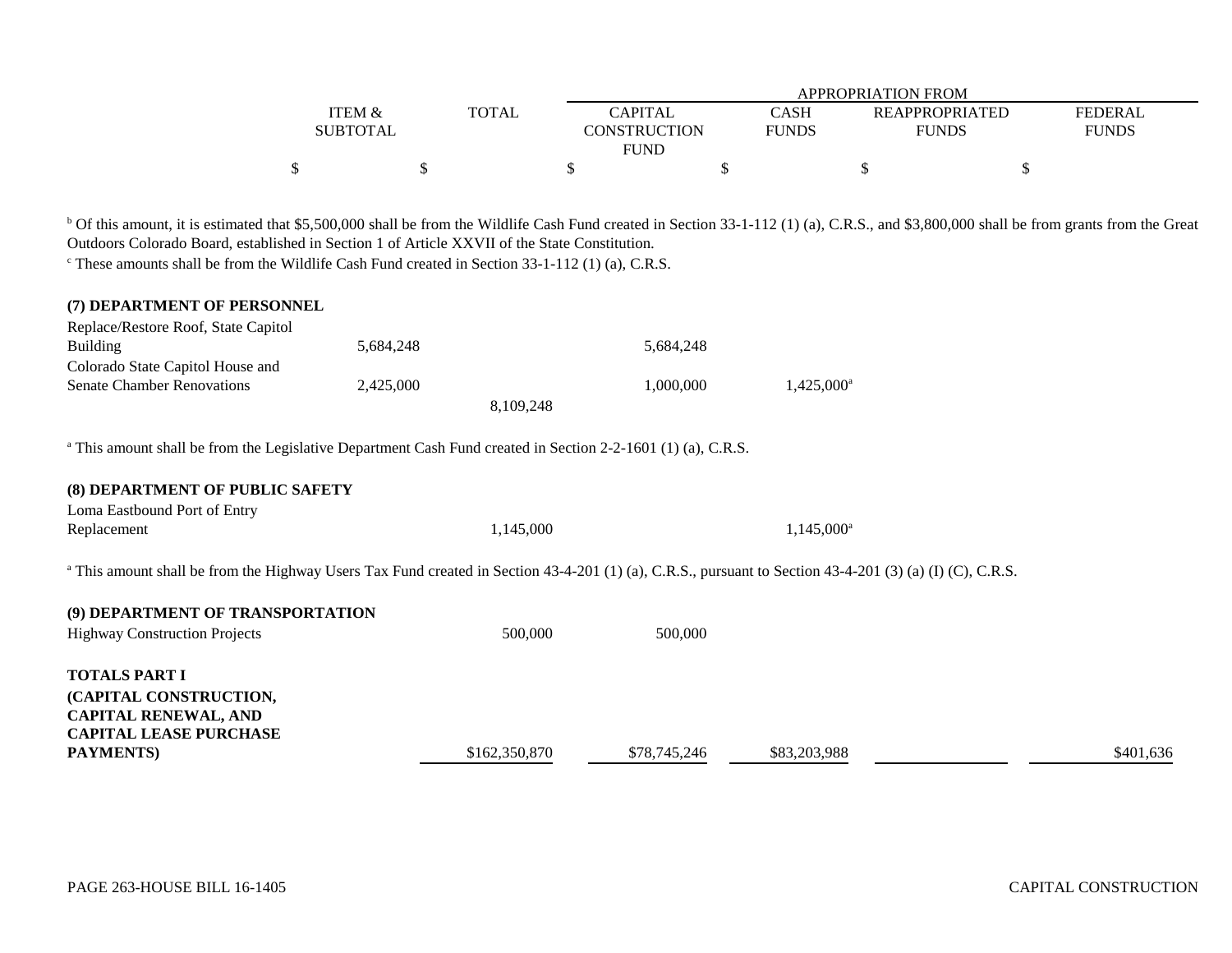|          |              | APPROPRIATION FROM |              |                       |         |  |  |  |  |
|----------|--------------|--------------------|--------------|-----------------------|---------|--|--|--|--|
| ITEM &   | <b>TOTAL</b> | <b>CAPITAL</b>     | CASH         | <b>REAPPROPRIATED</b> | FEDERAL |  |  |  |  |
| SUBTOTAL |              | CONSTRUCTION       | <b>FUNDS</b> | <b>FUNDS</b>          | FUNDS   |  |  |  |  |
|          |              | FUND               |              |                       |         |  |  |  |  |
|          |              |                    |              |                       |         |  |  |  |  |

## **PART IICONTROLLED MAINTENANCE**

## **(1) DEPARTMENT OF CORRECTIONS**

| Improve Fire Suppression System,        |           |           |           |
|-----------------------------------------|-----------|-----------|-----------|
| <b>Centennial Correctional Facility</b> |           |           |           |
| North                                   | 782,647   |           |           |
| Improve Perimeter Security,             |           |           |           |
| Denver Reception and Diagnostic         |           |           |           |
| Center and Women's Correctional         |           |           |           |
| Facility                                | 1,870,550 |           |           |
| Replace Fire Alarm System and           |           |           |           |
| Improve Fire Suppression, Limon         |           |           |           |
| Correctional Facility                   | 798,180   |           |           |
|                                         |           | 3,451,377 | 3,451,377 |

## **(2) GOVERNOR - LIEUTENANT GOVERNOR - STATE PLANNING AND BUDGETING (A) Office of Information Technology** Replace Microwave Site Towers , B Group 1,072,335 1,072,335 **(3) DEPARTMENT OF HIGHER EDUCATION (A) Adams State University** Upgrade HVAC, Music Building 1,514,508 1,514,508 **(B) Auraria Higher Education Center**

| Replace/Upgrade Fire Alarm        |           |           |
|-----------------------------------|-----------|-----------|
| Systems, Multiple Buildings       | 578.643   |           |
| Improve ADA Accessibility, Tenth  |           |           |
| <b>Street Pedestrian Corridor</b> | 588,988   |           |
|                                   | 1.167.631 | 1,167,631 |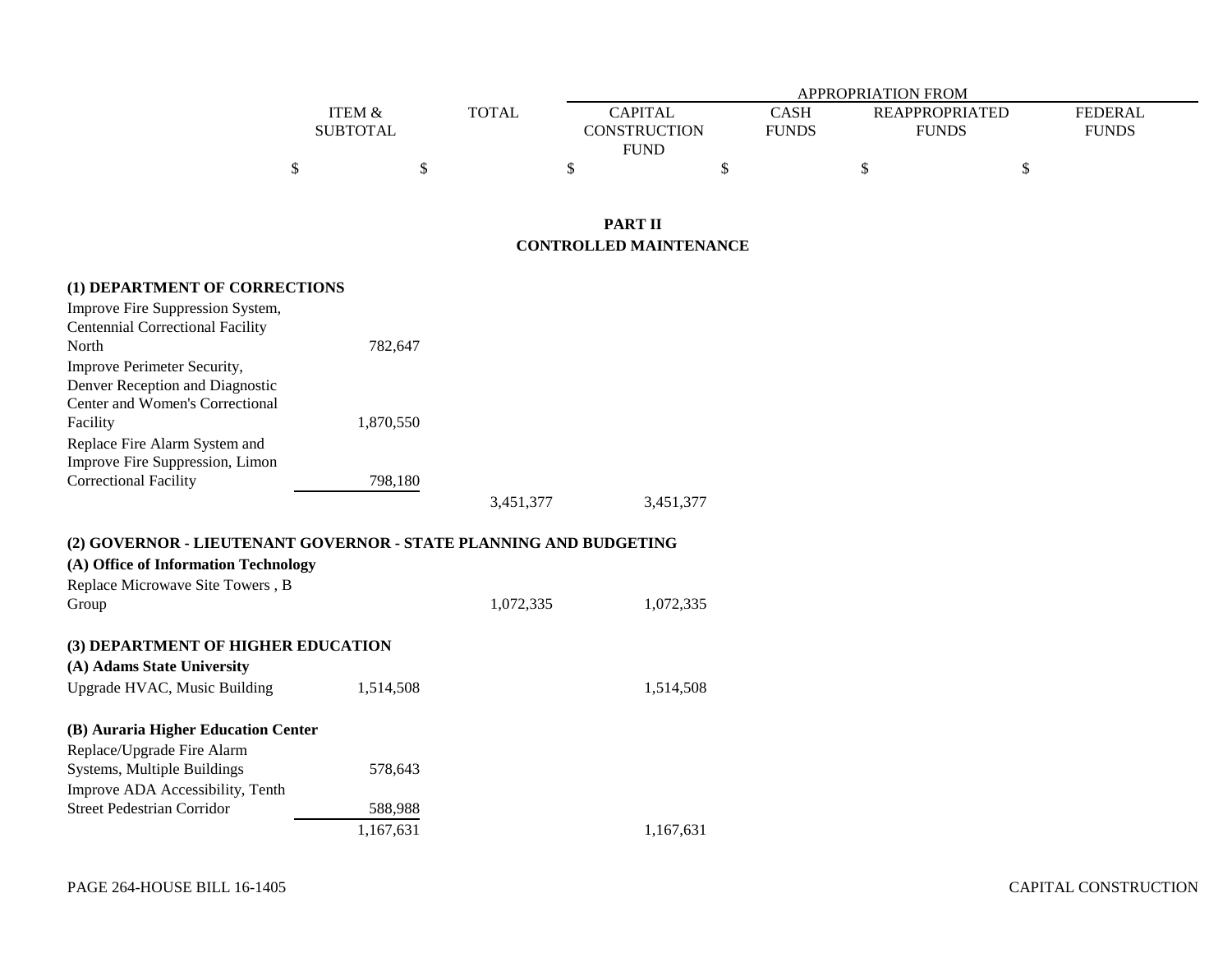|                                                                               |                                      |              | APPROPRIATION FROM |                                                      |  |                                       |  |                                |  |  |
|-------------------------------------------------------------------------------|--------------------------------------|--------------|--------------------|------------------------------------------------------|--|---------------------------------------|--|--------------------------------|--|--|
|                                                                               | <b>ITEM &amp;</b><br><b>SUBTOTAL</b> | <b>TOTAL</b> |                    | <b>CAPITAL</b><br><b>CONSTRUCTION</b><br><b>FUND</b> |  | <b>REAPPROPRIATED</b><br><b>FUNDS</b> |  | <b>FEDERAL</b><br><b>FUNDS</b> |  |  |
|                                                                               | \$<br>$\$\,$                         |              | \$                 | $\$\,$                                               |  | $\$$<br>\$                            |  |                                |  |  |
| (C) Colorado School of Mines<br>Replace Hazardous Laboratory<br>Fume Controls | 343,275                              |              |                    | 343,275                                              |  |                                       |  |                                |  |  |
|                                                                               |                                      |              |                    |                                                      |  |                                       |  |                                |  |  |
| (D) Colorado State University                                                 |                                      |              |                    |                                                      |  |                                       |  |                                |  |  |
| Repair College Lake Dam                                                       | 344,708                              |              |                    |                                                      |  |                                       |  |                                |  |  |
| Upgrade HVAC, Chemistry<br><b>Building</b>                                    | 800,865                              |              |                    |                                                      |  |                                       |  |                                |  |  |
| Add Flood Protection in Tunnels                                               |                                      |              |                    |                                                      |  |                                       |  |                                |  |  |
| and Heating Plant                                                             | 321,860                              |              |                    |                                                      |  |                                       |  |                                |  |  |
|                                                                               | 1,467,433                            |              |                    | 1,467,433                                            |  |                                       |  |                                |  |  |
| (E) Fort Lewis College                                                        |                                      |              |                    |                                                      |  |                                       |  |                                |  |  |
| <b>Improve Pedestrian Safety</b>                                              | 650,911                              |              |                    | 650,911                                              |  |                                       |  |                                |  |  |
| (F) Front Range Community College                                             |                                      |              |                    |                                                      |  |                                       |  |                                |  |  |
| <b>Upgrade Exterior and Interior</b><br>Security, Westminster and Larimer     |                                      |              |                    |                                                      |  |                                       |  |                                |  |  |
| Campuses                                                                      | 1,037,689                            |              |                    | 1,037,689                                            |  |                                       |  |                                |  |  |
| (G) History Colorado                                                          |                                      |              |                    |                                                      |  |                                       |  |                                |  |  |
| Mitigate Wildfire Risk, Georgetown<br>Loop Railroad                           | 405,689                              |              |                    | 405,689                                              |  |                                       |  |                                |  |  |
| (H) Northeastern Junior College                                               |                                      |              |                    |                                                      |  |                                       |  |                                |  |  |
| <b>Install Electronic Door Access and</b><br>Camera Systems                   | 467,500                              |              |                    | 467,500                                              |  |                                       |  |                                |  |  |
|                                                                               |                                      |              |                    |                                                      |  |                                       |  |                                |  |  |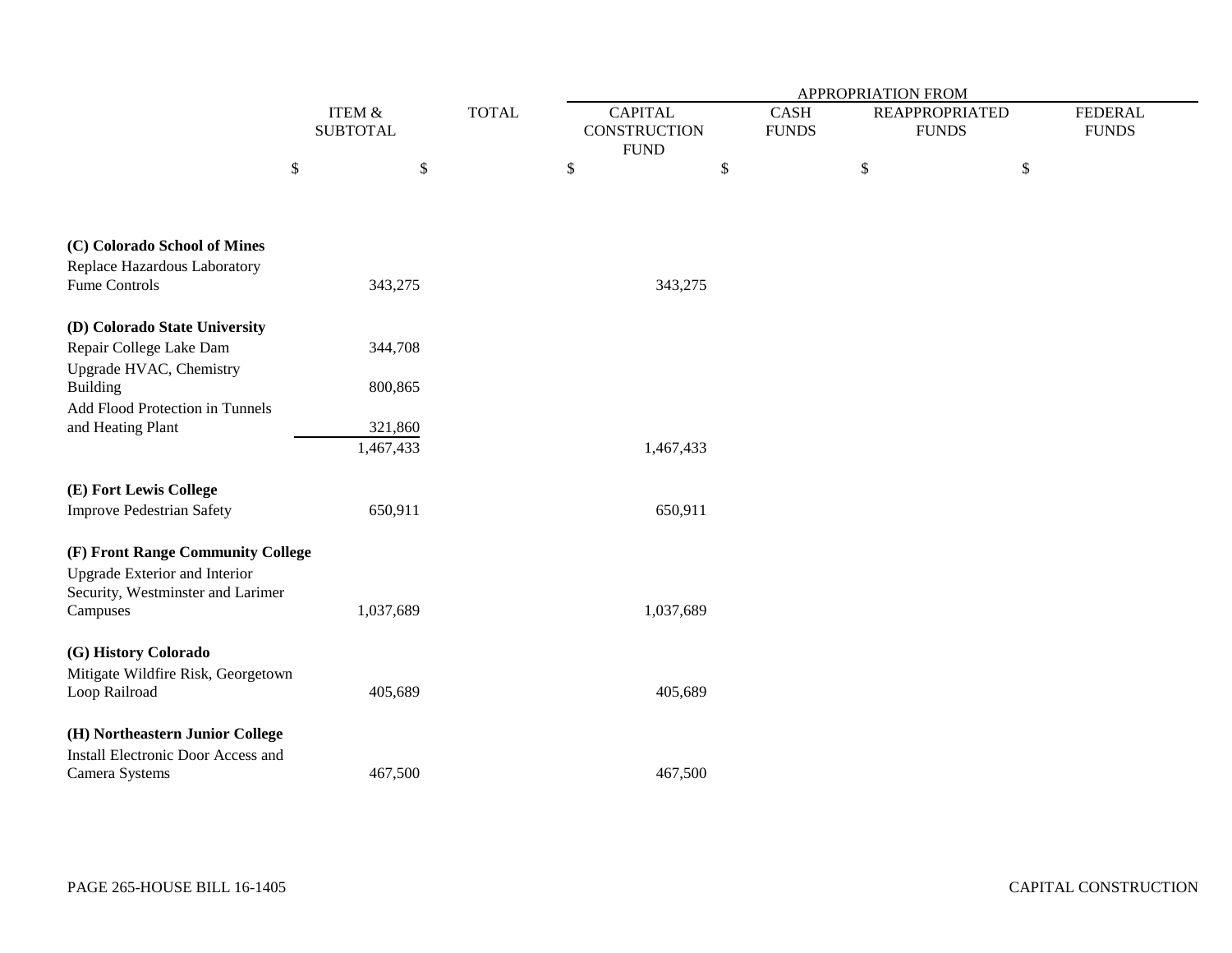|                                       |    |                                           |  | <b>APPROPRIATION FROM</b> |                |             |                              |                       |                |  |  |
|---------------------------------------|----|-------------------------------------------|--|---------------------------|----------------|-------------|------------------------------|-----------------------|----------------|--|--|
|                                       |    | ITEM &<br><b>TOTAL</b><br><b>SUBTOTAL</b> |  |                           | <b>CAPITAL</b> | <b>CASH</b> |                              | <b>REAPPROPRIATED</b> | <b>FEDERAL</b> |  |  |
|                                       |    |                                           |  | <b>CONSTRUCTION</b>       |                |             | <b>FUNDS</b><br><b>FUNDS</b> |                       | <b>FUNDS</b>   |  |  |
|                                       |    |                                           |  |                           | <b>FUND</b>    |             |                              |                       |                |  |  |
|                                       | \$ | \$                                        |  | \$                        | \$             |             | \$                           | \$                    |                |  |  |
|                                       |    |                                           |  |                           |                |             |                              |                       |                |  |  |
| (I) Otero Junior College              |    |                                           |  |                           |                |             |                              |                       |                |  |  |
| Repair/Upgrade Campus Security        |    |                                           |  |                           |                |             |                              |                       |                |  |  |
| Access and Electronic Locks           |    | 647,500                                   |  |                           | 647,500        |             |                              |                       |                |  |  |
| (J) Pikes Peak Community College      |    |                                           |  |                           |                |             |                              |                       |                |  |  |
| Upgrade Security, Doors, and          |    |                                           |  |                           |                |             |                              |                       |                |  |  |
| Electronic Access Systems,            |    |                                           |  |                           |                |             |                              |                       |                |  |  |
| <b>Centennial and Rampart Range</b>   |    |                                           |  |                           |                |             |                              |                       |                |  |  |
| Campuses                              |    | 1,071,012                                 |  |                           | 1,071,012      |             |                              |                       |                |  |  |
| (K) Pueblo Community College          |    |                                           |  |                           |                |             |                              |                       |                |  |  |
| <b>Upgrade Building and Common</b>    |    |                                           |  |                           |                |             |                              |                       |                |  |  |
| Area Security, Three Campuses         |    | 913,208                                   |  |                           | 913,208        |             |                              |                       |                |  |  |
| (L) University of Colorado at Boulder |    |                                           |  |                           |                |             |                              |                       |                |  |  |
| Renovate Fire Sprinklers and          |    |                                           |  |                           |                |             |                              |                       |                |  |  |
| HVAC System, Department of            |    |                                           |  |                           |                |             |                              |                       |                |  |  |
| Speech, Language, and Hearing         |    |                                           |  |                           |                |             |                              |                       |                |  |  |
| Sciences                              |    | 793,198                                   |  |                           |                |             |                              |                       |                |  |  |
| Upgrade Fire Sprinklers, Various      |    |                                           |  |                           |                |             |                              |                       |                |  |  |
| <b>Buildings</b>                      |    | 754,965                                   |  |                           |                |             |                              |                       |                |  |  |
| Mitigate/Control Flood Water          |    | 677,019                                   |  |                           |                |             |                              |                       |                |  |  |
|                                       |    | 2,225,182                                 |  |                           | 2,225,182      |             |                              |                       |                |  |  |
| (M) University of Colorado Denver     |    |                                           |  |                           |                |             |                              |                       |                |  |  |
| Replace Fire Detection System,        |    |                                           |  |                           |                |             |                              |                       |                |  |  |
| Building 400 Series                   |    | 742,193                                   |  |                           | 742,193        |             |                              |                       |                |  |  |
| (N) University of Northern Colorado   |    |                                           |  |                           |                |             |                              |                       |                |  |  |
| <b>Upgrade Fire Sprinklers</b>        |    | 1,126,460                                 |  |                           |                |             |                              |                       |                |  |  |
|                                       |    |                                           |  |                           |                |             |                              |                       |                |  |  |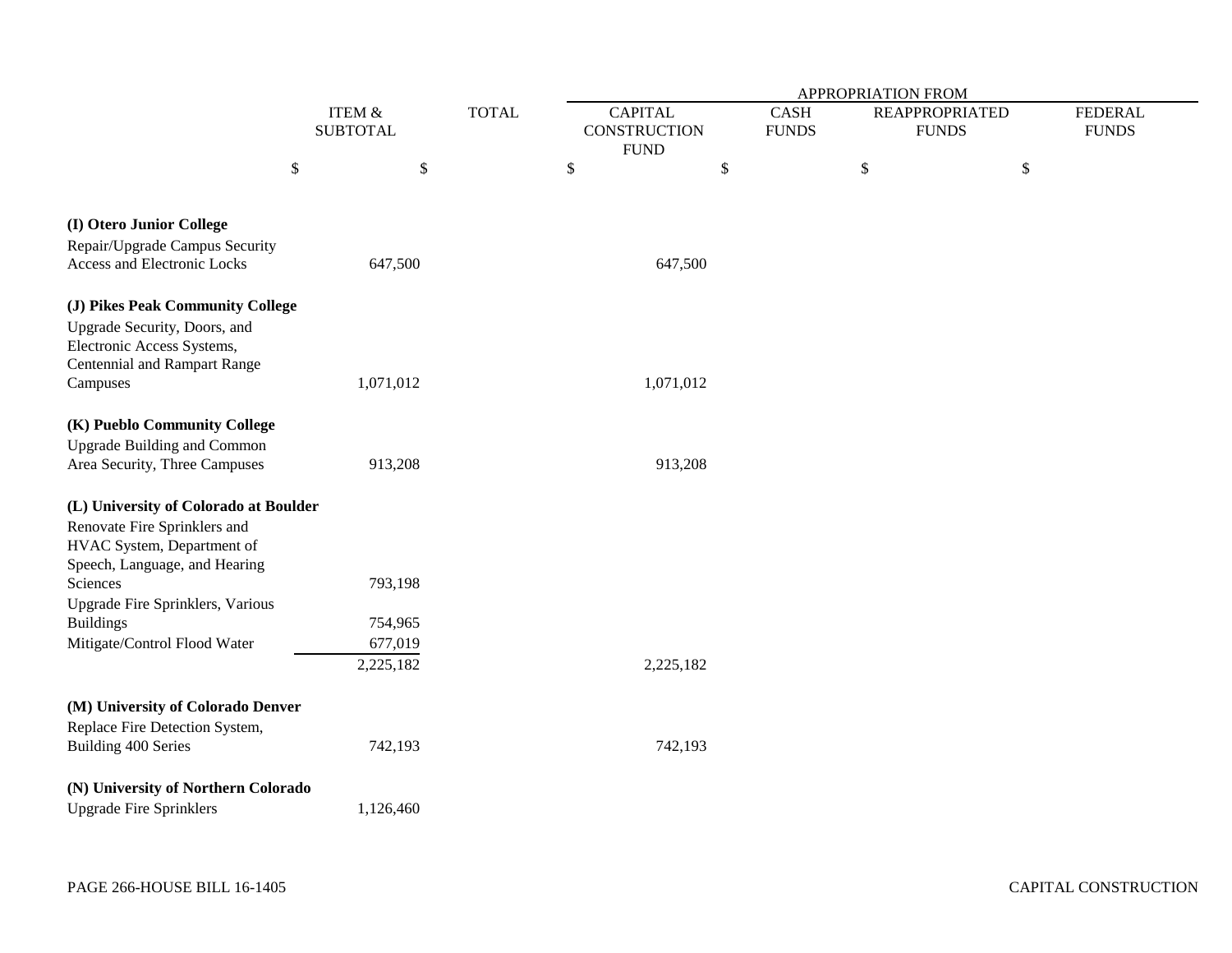|                                                 |        |                 |              |                     | APPROPRIATION FROM |                                      |              |              |                |  |  |
|-------------------------------------------------|--------|-----------------|--------------|---------------------|--------------------|--------------------------------------|--------------|--------------|----------------|--|--|
|                                                 | ITEM & |                 | <b>TOTAL</b> | <b>CAPITAL</b>      |                    | <b>CASH</b><br><b>REAPPROPRIATED</b> |              |              | <b>FEDERAL</b> |  |  |
|                                                 |        | <b>SUBTOTAL</b> |              | <b>CONSTRUCTION</b> |                    | <b>FUNDS</b>                         |              | <b>FUNDS</b> | <b>FUNDS</b>   |  |  |
|                                                 |        |                 |              | <b>FUND</b>         |                    |                                      |              |              |                |  |  |
|                                                 | \$     | \$              |              | \$                  | \$                 |                                      | $\mathbb{S}$ | \$           |                |  |  |
| Upgrade Fire Sprinklers, McKee                  |        |                 |              |                     |                    |                                      |              |              |                |  |  |
| <b>Building</b>                                 |        | 996,364         |              |                     |                    |                                      |              |              |                |  |  |
|                                                 |        | 2,122,824       |              |                     | 2,122,824          |                                      |              |              |                |  |  |
|                                                 |        |                 |              |                     |                    |                                      |              |              |                |  |  |
| (O) Western State Colorado University           |        |                 |              |                     |                    |                                      |              |              |                |  |  |
| Replace HVAC System, Hurst Hall                 |        | 1,651,869       |              |                     | 1,651,869          |                                      |              |              |                |  |  |
|                                                 |        |                 | 16,428,424   |                     |                    |                                      |              |              |                |  |  |
| (4) DEPARTMENT OF HUMAN SERVICES                |        |                 |              |                     |                    |                                      |              |              |                |  |  |
| <b>Upgrade Electronic Security</b>              |        |                 |              |                     |                    |                                      |              |              |                |  |  |
| Systems, Four Division of Youth                 |        |                 |              |                     |                    |                                      |              |              |                |  |  |
| <b>Corrections Centers</b>                      |        | 1,005,918       |              |                     |                    |                                      |              |              |                |  |  |
| <b>Upgrade Building Automation</b>              |        |                 |              |                     |                    |                                      |              |              |                |  |  |
| System                                          |        | 512,062         |              |                     |                    |                                      |              |              |                |  |  |
|                                                 |        |                 | 1,517,980    |                     | 1,517,980          |                                      |              |              |                |  |  |
| (5) DEPARTMENT OF MILITARY AND VETERANS AFFAIRS |        |                 |              |                     |                    |                                      |              |              |                |  |  |
| Mitigate Site Flooding Risk and                 |        |                 |              |                     |                    |                                      |              |              |                |  |  |
| Repair Building Envelope, Watkins               |        |                 |              |                     |                    |                                      |              |              |                |  |  |
| Armory                                          |        |                 | 1,334,260    |                     | 667,130            |                                      |              |              | 667,130(I)     |  |  |
| (6) DEPARTMENT OF PERSONNEL                     |        |                 |              |                     |                    |                                      |              |              |                |  |  |
| <b>Controlled Maintenance Emergency</b>         |        |                 |              |                     |                    |                                      |              |              |                |  |  |
| Account                                         |        | 2,000,000       |              |                     |                    |                                      |              |              |                |  |  |
| Rehabilitate Elevators, 690/700                 |        |                 |              |                     |                    |                                      |              |              |                |  |  |
| Kipling and Grand Junction                      |        |                 |              |                     |                    |                                      |              |              |                |  |  |
| <b>Buildings</b>                                |        | 990,000         |              |                     |                    |                                      |              |              |                |  |  |
|                                                 |        |                 | 2,990,000    |                     | 2,990,000          |                                      |              |              |                |  |  |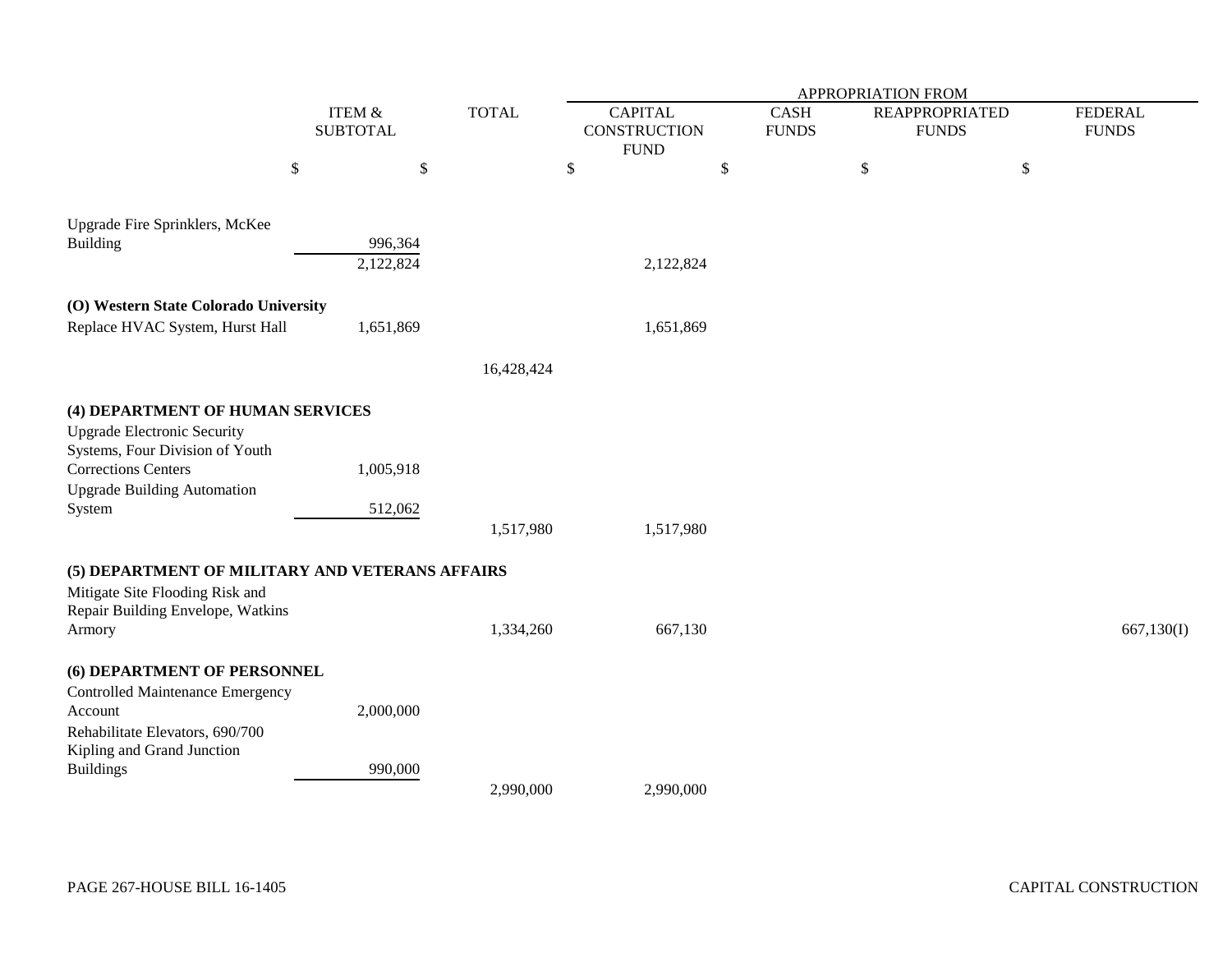|                                                                             |        |                                           |              | APPROPRIATION FROM                                        |    |                                                                      |  |                                |  |  |
|-----------------------------------------------------------------------------|--------|-------------------------------------------|--------------|-----------------------------------------------------------|----|----------------------------------------------------------------------|--|--------------------------------|--|--|
|                                                                             |        | ITEM &<br><b>TOTAL</b><br><b>SUBTOTAL</b> |              | <b>CAPITAL</b><br><b>CONSTRUCTION</b><br><b>FUND</b>      |    | <b>CASH</b><br><b>REAPPROPRIATED</b><br><b>FUNDS</b><br><b>FUNDS</b> |  | <b>FEDERAL</b><br><b>FUNDS</b> |  |  |
|                                                                             | $\$\,$ | \$                                        |              | \$                                                        | \$ | \$                                                                   |  | $\$$                           |  |  |
| <b>TOTALS PART II</b><br>(CONTROLLED<br><b>MAINTENANCE</b> )                |        |                                           | \$26,794,376 | \$26,127,246                                              |    |                                                                      |  | \$667,130                      |  |  |
|                                                                             |        |                                           |              | <b>PART III</b><br><b>INFORMATION TECHNOLOGY PROJECTS</b> |    |                                                                      |  |                                |  |  |
| (1) DEPARTMENT OF HIGHER EDUCATION                                          |        |                                           |              |                                                           |    |                                                                      |  |                                |  |  |
| (A) Colorado State University - Pueblo<br>Technology Infrastructure Upgrade |        | 1,826,475                                 |              | 1,826,475                                                 |    |                                                                      |  |                                |  |  |
| (B) University of Northern Colorado                                         |        |                                           |              |                                                           |    |                                                                      |  |                                |  |  |
| Technology Infrastructure Upgrade                                           |        | 2,412,750                                 |              | 2,412,750                                                 |    |                                                                      |  |                                |  |  |
| (C) Community College of Denver<br>Technology Infrastructure Upgrade        |        | 1,046,383                                 |              | 774,323                                                   |    | $272,060(I)^a$                                                       |  |                                |  |  |
| <sup>a</sup> This amount shall be from institutional money.                 |        |                                           |              |                                                           |    |                                                                      |  |                                |  |  |
| (D) Lamar Community College                                                 |        |                                           |              |                                                           |    |                                                                      |  |                                |  |  |
| Technology Infrastructure Upgrade                                           |        | 170,900                                   |              | 170,900                                                   |    |                                                                      |  |                                |  |  |
| (E) Otero Junior College<br>Technology Infrastructure Upgrade               |        | 250,000                                   |              | 250,000                                                   |    |                                                                      |  |                                |  |  |
|                                                                             |        |                                           |              |                                                           |    |                                                                      |  |                                |  |  |
| (F) Pueblo Community College                                                |        |                                           |              |                                                           |    |                                                                      |  |                                |  |  |
| Technology Infrastructure Upgrade                                           |        | 959,300                                   | 6,665,808    | 959,300                                                   |    |                                                                      |  |                                |  |  |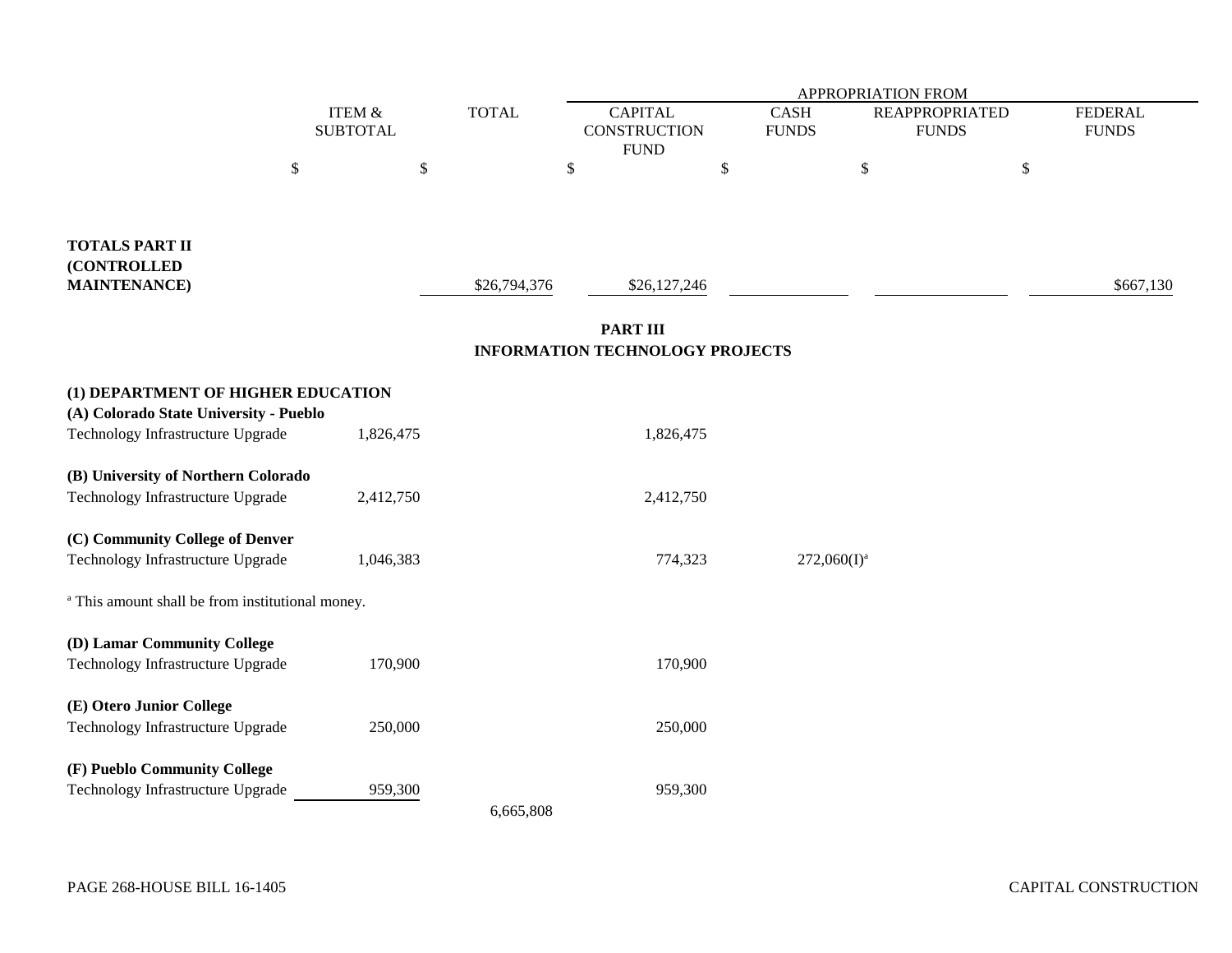|                                                                                                                                                                                                                                                                                                                                                                                                                     |                           |           |               | <b>APPROPRIATION FROM</b>                            |                             |             |                                       |                                |  |
|---------------------------------------------------------------------------------------------------------------------------------------------------------------------------------------------------------------------------------------------------------------------------------------------------------------------------------------------------------------------------------------------------------------------|---------------------------|-----------|---------------|------------------------------------------------------|-----------------------------|-------------|---------------------------------------|--------------------------------|--|
|                                                                                                                                                                                                                                                                                                                                                                                                                     | ITEM &<br><b>SUBTOTAL</b> |           | <b>TOTAL</b>  | <b>CAPITAL</b><br><b>CONSTRUCTION</b><br><b>FUND</b> | <b>CASH</b><br><b>FUNDS</b> |             | <b>REAPPROPRIATED</b><br><b>FUNDS</b> | <b>FEDERAL</b><br><b>FUNDS</b> |  |
|                                                                                                                                                                                                                                                                                                                                                                                                                     | \$                        | \$        |               | \$                                                   | \$                          | \$          | \$                                    |                                |  |
| (2) DEPARTMENT OF HUMAN SERVICES<br><b>Information Technology Systems</b>                                                                                                                                                                                                                                                                                                                                           |                           |           |               |                                                      |                             |             |                                       |                                |  |
| Interoperability                                                                                                                                                                                                                                                                                                                                                                                                    |                           | 9,288,520 |               | 928,852                                              |                             |             |                                       | 8,359,668(I)                   |  |
| Child Welfare Case Management<br><b>System Replacement</b><br><b>Child Care Automated Tracking</b><br><b>System Enhancement</b>                                                                                                                                                                                                                                                                                     |                           | 6,749,617 |               | 3,374,809                                            |                             |             |                                       | 3,374,808(I)                   |  |
|                                                                                                                                                                                                                                                                                                                                                                                                                     |                           | 1,458,125 | 17,496,262    |                                                      |                             |             |                                       | 1,458,125(I)                   |  |
| (3) DEPARTMENT OF LABOR AND EMPLOYMENT<br><b>Unemployment Insurance</b><br>Mainframe Migration and<br>Modernization<br><sup>a</sup> Of this amount, an estimated \$18,403,971 shall be from the Employment and Training Technology Fund created in Section 8-77-109 (2) (a.9) (II) (A), C.R.S., and an estimated<br>\$6,859,509 shall be from the Unemployment Revenue Fund created in Section 8-77-106 (1), C.R.S. |                           |           | 25,263,480    |                                                      | $25,263,480$ <sup>a</sup>   |             |                                       |                                |  |
| (4) DEPARTMENT OF PUBLIC HEALTH AND ENVIRONMENT                                                                                                                                                                                                                                                                                                                                                                     |                           |           |               |                                                      |                             |             |                                       |                                |  |
| Laboratory Information<br>Management System Replacement                                                                                                                                                                                                                                                                                                                                                             |                           |           | 515,972       |                                                      |                             | $192,119^a$ |                                       | 323,853(I)                     |  |
| <sup>a</sup> This amount shall be from the Laboratory Cash Fund created in Section 25-1.5-101 (1) (e) (II), C.R.S.                                                                                                                                                                                                                                                                                                  |                           |           |               |                                                      |                             |             |                                       |                                |  |
| <b>TOTALS PART III</b><br>(INFORMATION<br>TECHNOLOGY PROJECTS)                                                                                                                                                                                                                                                                                                                                                      |                           |           | \$49,941,522  | \$10,697,409                                         | \$25,727,659                |             |                                       | \$13,516,454                   |  |
| <b>GRAND TOTALS</b><br>(CAPITAL CONSTRUCTION)                                                                                                                                                                                                                                                                                                                                                                       |                           |           | \$239,086,768 | \$115,569,901                                        | \$108,931,647 <sup>a</sup>  |             |                                       | $$14,585,220^b$                |  |